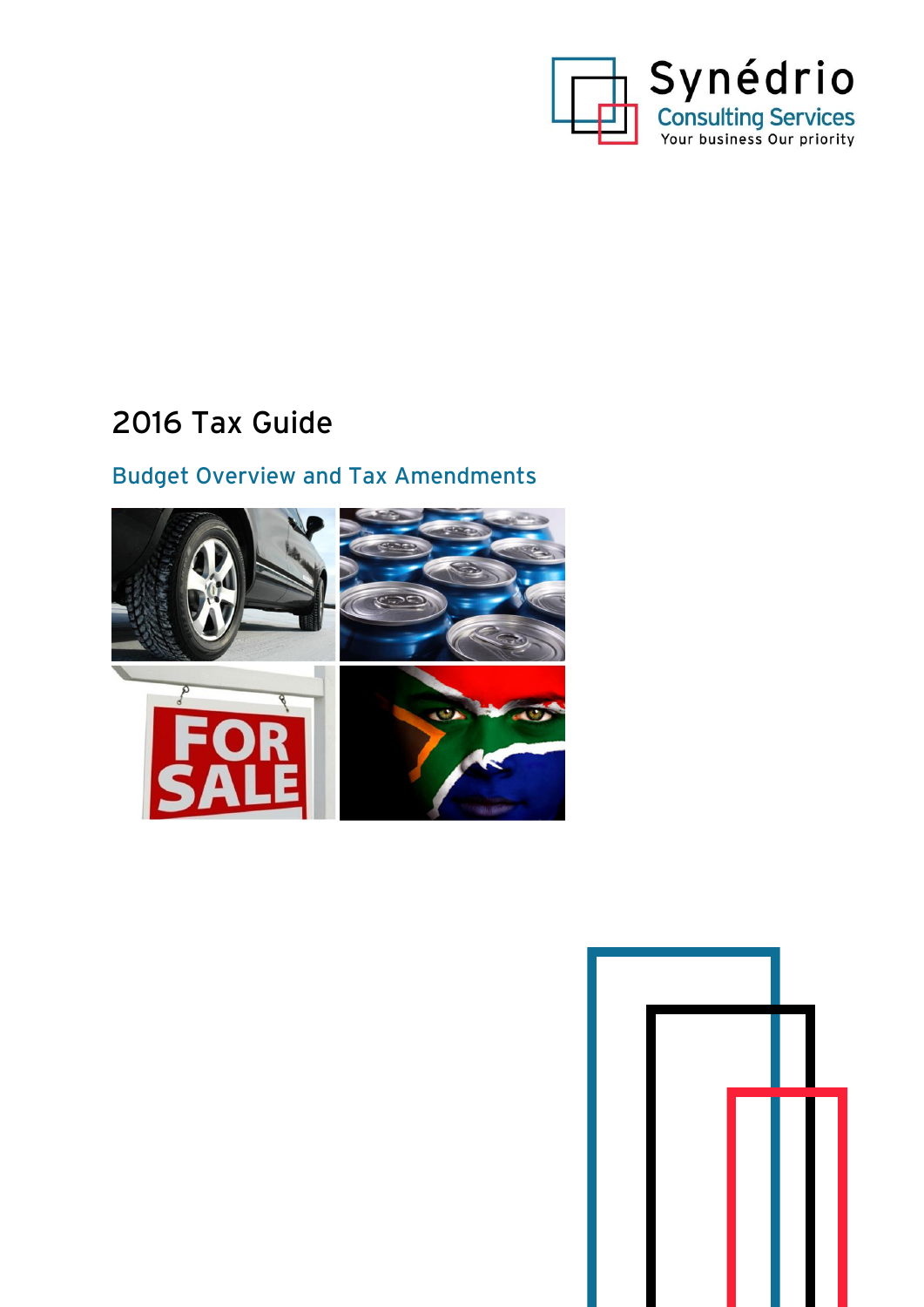# **Budget Highlights**



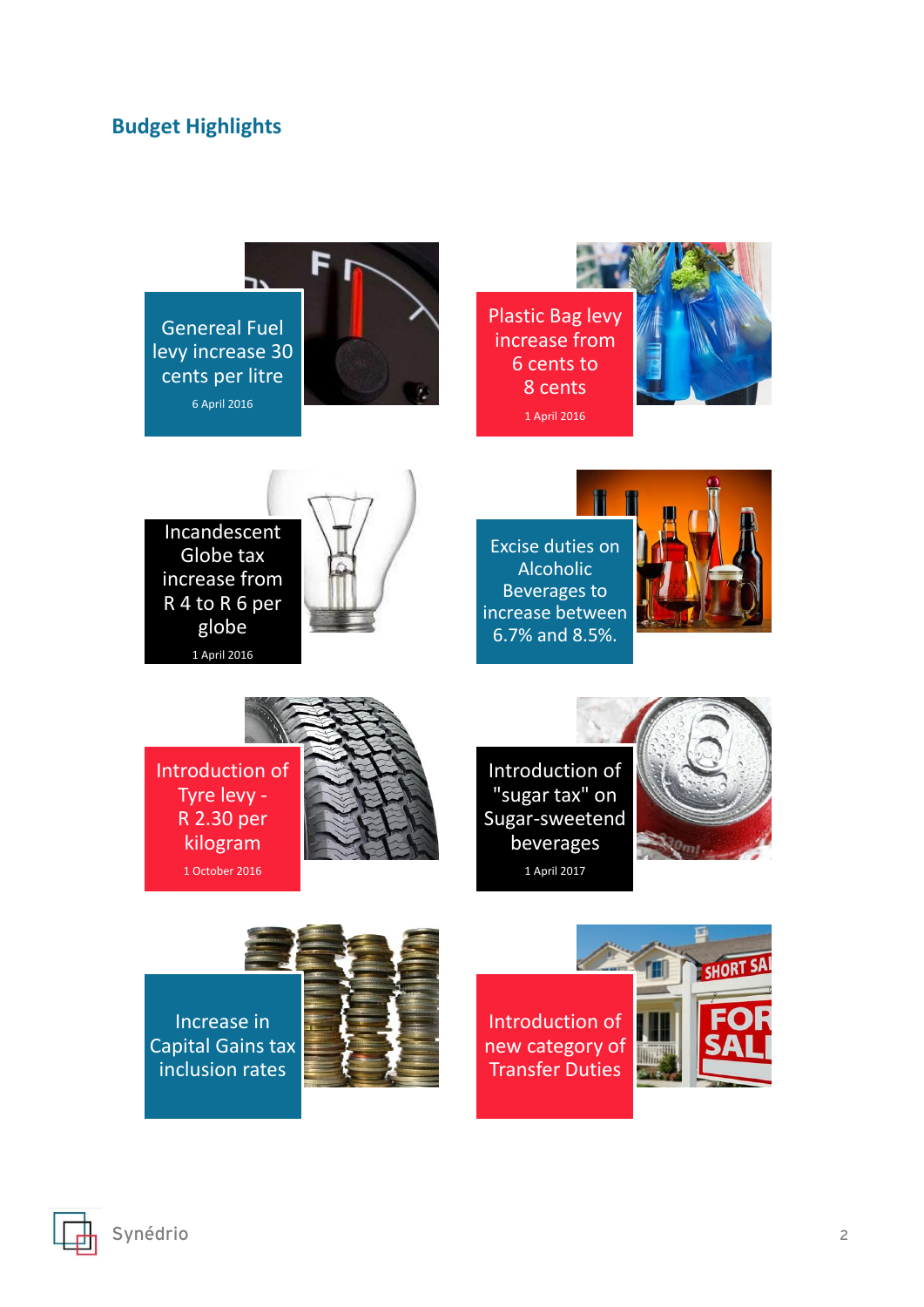# **Tax Amendments**

**Income Tax: Individuals and Trusts for the tax year ending 28 February 2017**

#### **Tax rates**

**Individuals and Special Trusts**

| <b>Taxable Income (Rand)</b> | <b>Rate of Tax (Rand)</b>                     |
|------------------------------|-----------------------------------------------|
| $0 - 188000$                 | 18% of taxable income                         |
| 188 001 - 293 600            | 33 840 + 26% of taxable income above 188 000  |
| 293 601 - 406 400            | 61 296 + 31% of taxable income above 293 600  |
| $406401 - 550100$            | 96 264 + 36% of taxable income above 406 400  |
| 550 101 - 701 300            | 147 996 + 39% of taxable income above 550 100 |
| 701 301 and above            | 206 964 + 41% of taxable income above 701 300 |

#### **Trusts other than Special Trusts**

Trusts other than special trusts are taxed at a rate of 41% Tax on Taxable Income.

#### **Rebates**

| <b>Classification</b>           | <b>Rebate (Rand)</b> |
|---------------------------------|----------------------|
| Primary                         | 13 500               |
| Secondary (person 65 and older) | 7 407                |
| Tertiary (person 75 and older)  | 2466                 |

## **Tax Thresholds**

| <b>Classification</b> | <b>Threshold (Rand)</b> |
|-----------------------|-------------------------|
| Below age 65          | 75 000                  |
| Age 65 below age 75   | 116 150                 |
| Age 75 and older      | 129 850                 |

#### **Interest Exemptions**

The interest exemptions relates to interest earned from a South African source by a natural person.

| <b>Classification</b> | <b>Exemption (Rand) per annum</b> |
|-----------------------|-----------------------------------|
| Below age 65          | 23 800                            |
| Age 65 and older      | 34 500                            |

#### **Provisional Taxpayers**

A provisional taxpayer is any person who earns income other than remuneration or an allowance or advance payable by the person's principal. An individual is exempt from the payment of provisional tax if he or she does not carry on any business and his or her taxable income –

- $\Box$ will not exceed the tax threshold for the tax year; or
- from interest, dividends, foreign dividends and rental from the letting of fixed property will be R30 000 or less for the tax year.

Provisional tax returns, showing an estimation of total taxable income for the tax year, are required from provisional taxpayers.

Deceased estates are not classified as provisional taxpayers.

#### **Local Dividends**

Dividends received by individuals from South African companies are generally exempt from income tax, but dividends tax at a rate of 15% is withheld by the entities paying the dividends to the individuals. Consult the Income Tax Act to determine whether the dividends received are in fact exempt.

Dividends received by South African resident individuals from real estate investment trusts are subject to income tax. Non-residents in receipt of those dividends are only subject to dividends tax.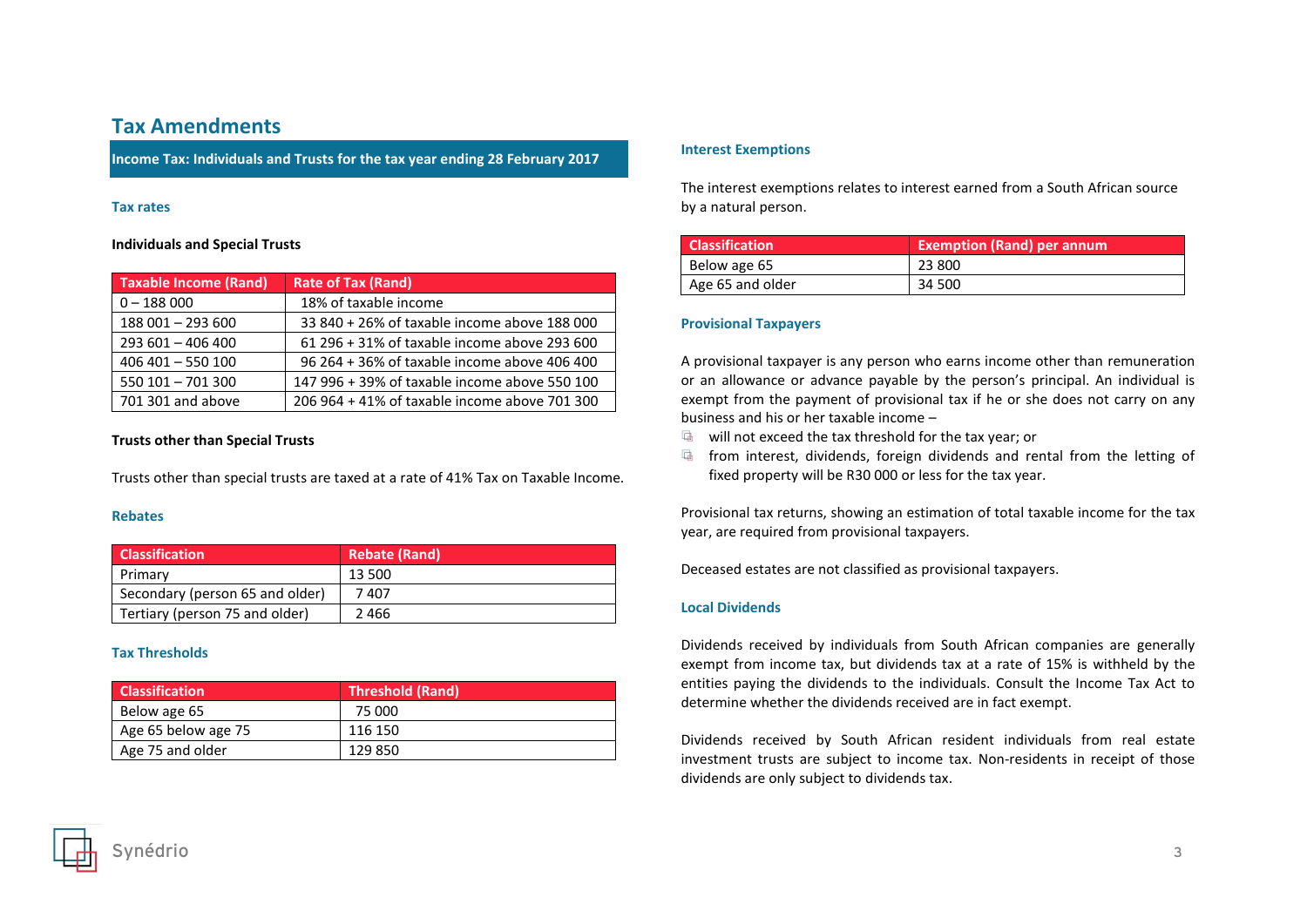#### **Foreign Dividends**

Most foreign dividends received by individuals from foreign companies (shareholding of less than 10% in the foreign company) are taxable at a maximum effective rate of 15%. No deductions are allowed for expenditure to produce foreign dividends.

#### **Deductions**

#### **Retirement Fund Contributions**

Amounts contributed to pension, provident and retirement annuity funds during a tax year are deductible by members of those funds. Amounts contributed by employers and taxed as fringe benefits are treated as contributions by the individual employee.

The deduction is limited to 27.5% of the greater of –

- $\Box$ remuneration for PAYE purposes (excluding retirement fund lump sums and severance benefits; or
- 區 taxable income excluding retirement fund lump sums and severance benefits.

The deduction is limited to a maximum of R350 000.

Any contributions exceeding the limitations are carried forward to the next tax year and are deemed to be contributed in that following tax year for deduction purposes. The amounts carried forward are reduced by contributions set-off when determining taxable retirement fund lump sums or retirement annuities.

#### **Medical and Disability Expenses**

This deduction relates to monthly contributions paid to medical schemes during the tax year. Note that the rebate is deductible in the hands of the individual who paid the contributions to the medical scheme only.

| <b>Individual classification</b> | <b>Tax rebate (Rand)</b>           |
|----------------------------------|------------------------------------|
| Person paying the contributions  | 286 per month                      |
| First dependent                  | 286 per month                      |
| Additional dependents            | 192 for each independent per month |

Qualifying expenses in relation to individuals can be deducted, when determining tax payable –

- $\Box$  if the tax payer is an individual who is 65 and older, or if the taxpayer is an individual, his or her spouse, or his or her child is a person with a disability, 33.3% of the sum of qualifying medical expenses paid and borne by the individual, and an amount by which medical scheme contributions paid by the individual exceed three times the medical scheme fees tax credits for the tax year; or
- any other individual, 25% of an amount equal to the sum of qualifying 囁 medical expenses paid and borne by the individual, and an amount by which medical scheme contributions paid by the individual exceed four times the medical scheme fees tax credits for the tax year, limited to the amount which exceeds 7.5% of taxable income (excluding retirement fund lump sums and severance benefits).

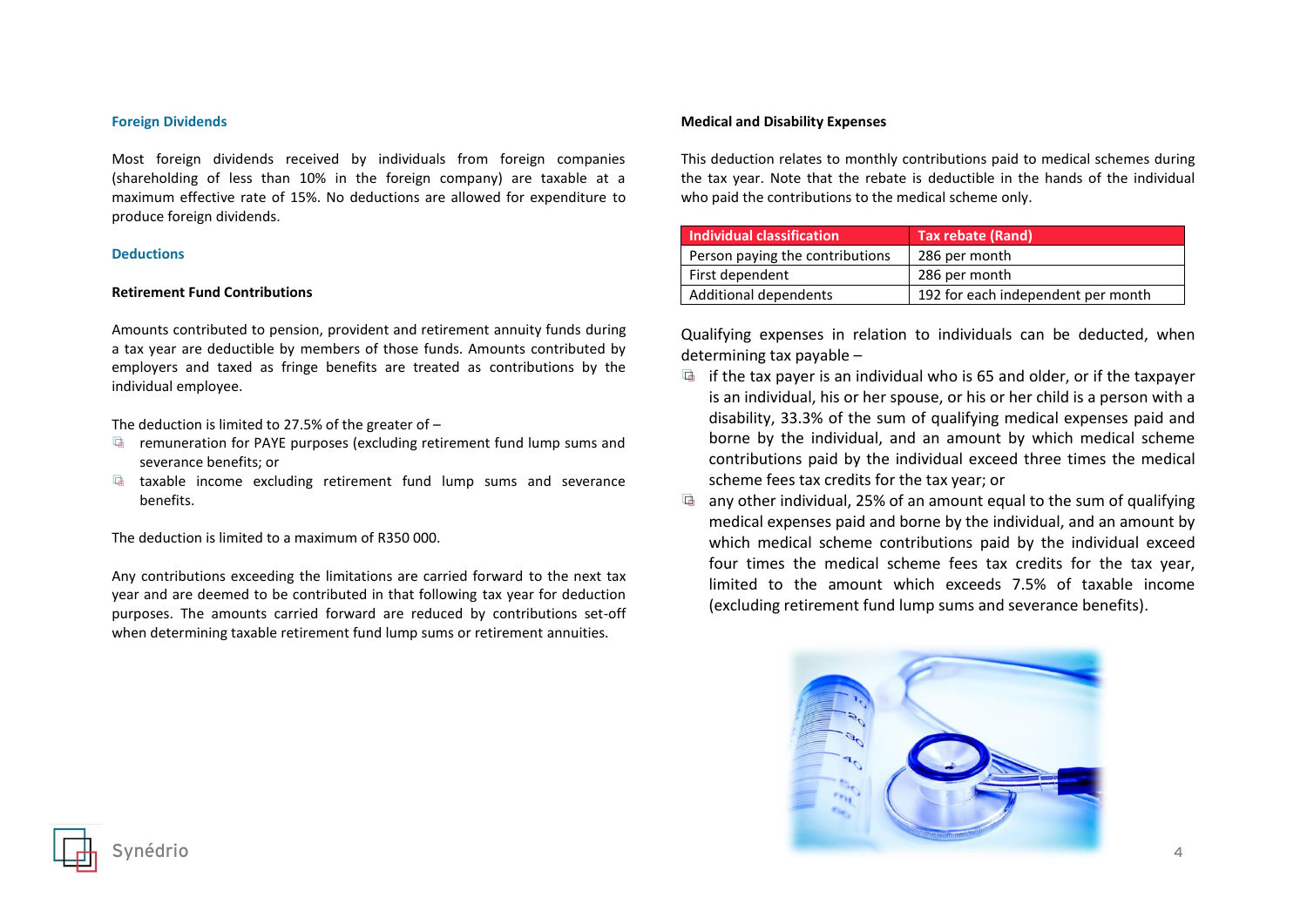#### **Donations**

Deductions in respect of donations to certain public benefit organisations are limited to 10% of taxable income (excluding retirement fund lump sums and severance benefits). The amount of donations exceeding 10% of the taxable income is treated as a donation to qualifying public benefit organisations in the following tax year.

#### **Allowances**

#### **Subsistence Allowances and Advances**

This allowance and advance refers to an advance or allowance received where the recipient is obliged to spend at least one night away from his or her usual place of residence on business. The accommodation to which the allowance or advance relates is in the Republic of South Africa and the allowance or advance is granted to pay for meals and incidental costs in relation to the trip.

The deemed amount expensed per day, which represents a deduction when the taxable income is determined, is set out below.

| <b>Responsibility of tax payer</b> | Tax deduction per day (Rand) |
|------------------------------------|------------------------------|
| Meals and incidental costs         | 372 per day                  |
| Incidental costs only              | 115 per day                  |

Where the accommodation to which that allowance or advance relates is outside the Republic of South Africa, a specific amount per country is deemed to have been expended. Refer to the South African Revenue Service guides for the specific amounts.

#### **Travel Allowance**

When a travel allowance is received by an employee, 80% of the travelling allowance must be included in the employee's remuneration for the purposes of calculating PAYE. The percentage is reduced to 20% if the employer is satisfied that at least 80% of the use of the motor vehicle for the tax year will be for business purposes.

The actual distance, personal and business purposes, travelled during a tax year and the distance travelled for business purposes are used to determine the costs which may be claimed against a travelling allowance. The distance travelled for business purposes needs to be substantiated by a logbook.

The rate per kilometre, which may be used in determining the allowable deduction (against a received allowance) for business travel, when the taxable income for an individual is determined, is determined making use of the published table. Refer to the South African Revenue Service guides for the rates.

No fuel cost may be claimed if the employee has not borne the full cost of fuel used in the vehicle and no maintenance cost may be claimed if the employee has not borne the full cost of maintaining the vehicle (e.g. if the vehicle is covered by a maintenance plan).

The fixed cost must be reduced on a pro-rata basis if the vehicle is used for business purposes for less than a full year.



.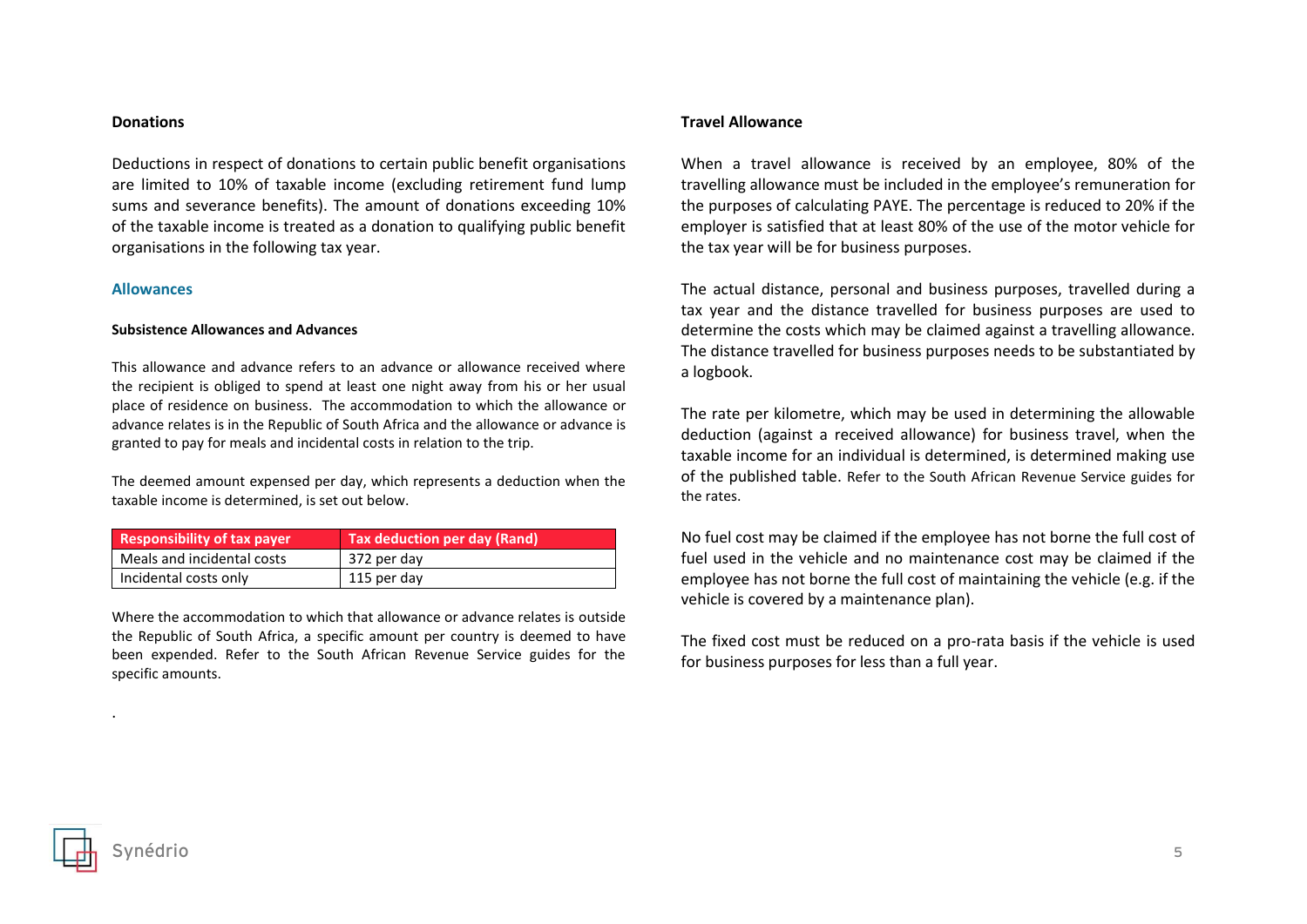## **Income Tax: Companies for financial years ending on any date between 1 April 2016 and 31 March 2017**

| <b>Type</b> | <b>Rate of Tax (Rand)</b> |
|-------------|---------------------------|
| Companies   | 28% taxable income        |

## **Income Tax: Small Business Corporations for financial years ending on any date between 1 April 2016 and 31 March 2017**

| <b>Taxable Income (Rand)</b> | <b>Rate of Tax (Rand)</b>                    |
|------------------------------|----------------------------------------------|
| $0 - 75000$                  | 0% of taxable income                         |
| 75 001 - 365 000             | 7% of taxable income above 75 000            |
| $365001 - 550000$            | 20 300 + 21% of taxable income above 365 000 |
| 550 001 and above            | 59 150 + 28% of taxable income above 550 000 |

**Income Tax: Turnover Tax for Micro Businesses for financial years ending on any date between 1 March 2016 and 28 February 2017**

| <b>Taxable Income (Rand)</b> | <b>Rate of Tax (Rand)</b>                    |
|------------------------------|----------------------------------------------|
| $0 - 335000$                 | 0% of taxable turnover                       |
| $335001 - 500000$            | 1% of taxable turnover above 335 000         |
| $500001 - 75000$             | 1650 + 2% of taxable turnover above 500 000  |
| 750 001 and above            | 6 650 + 3% of taxable turnover above 750 000 |

#### **Taxations of Capital Gains**

Capital gains on the disposal of assets are included in taxable income.

Events that trigger a disposal include a sale, donation, exchange, loss, death and emigration.

#### **Inclusion and Effective rates**

| Category                          | <b>Inclusion Rate</b> | <b>Maximum Effective</b><br>Rate |
|-----------------------------------|-----------------------|----------------------------------|
| Individuals and Special<br>Trusts | 40% of capital gain   | 16.4 %                           |
| Companies                         | 80% of capital gain   | 22.4%                            |
| <b>Other Trusts</b>               | 80% of capital gain   | 32.8%                            |

The following are some of the specific exclusions:

- **E** R 2 million gain or loss on the disposal of a primary residence:
- most personal use assets;
- **E** retirement benefits;
- $\Box$  payments in respect of original long-term insurance policies;
- annual exclusion of R 40 000 capital gain or capital loss is granted to Individuals and Special Trusts;
- small business exclusion of capital gains for Individuals (at least 55 years of age) of R 1.8 million when a small business with a market value not exceeding R 10 million is disposed of; or
- $\Box$  instead of the annual exclusion, the exclusion granted to Individuals is R 300 000 for the year of death.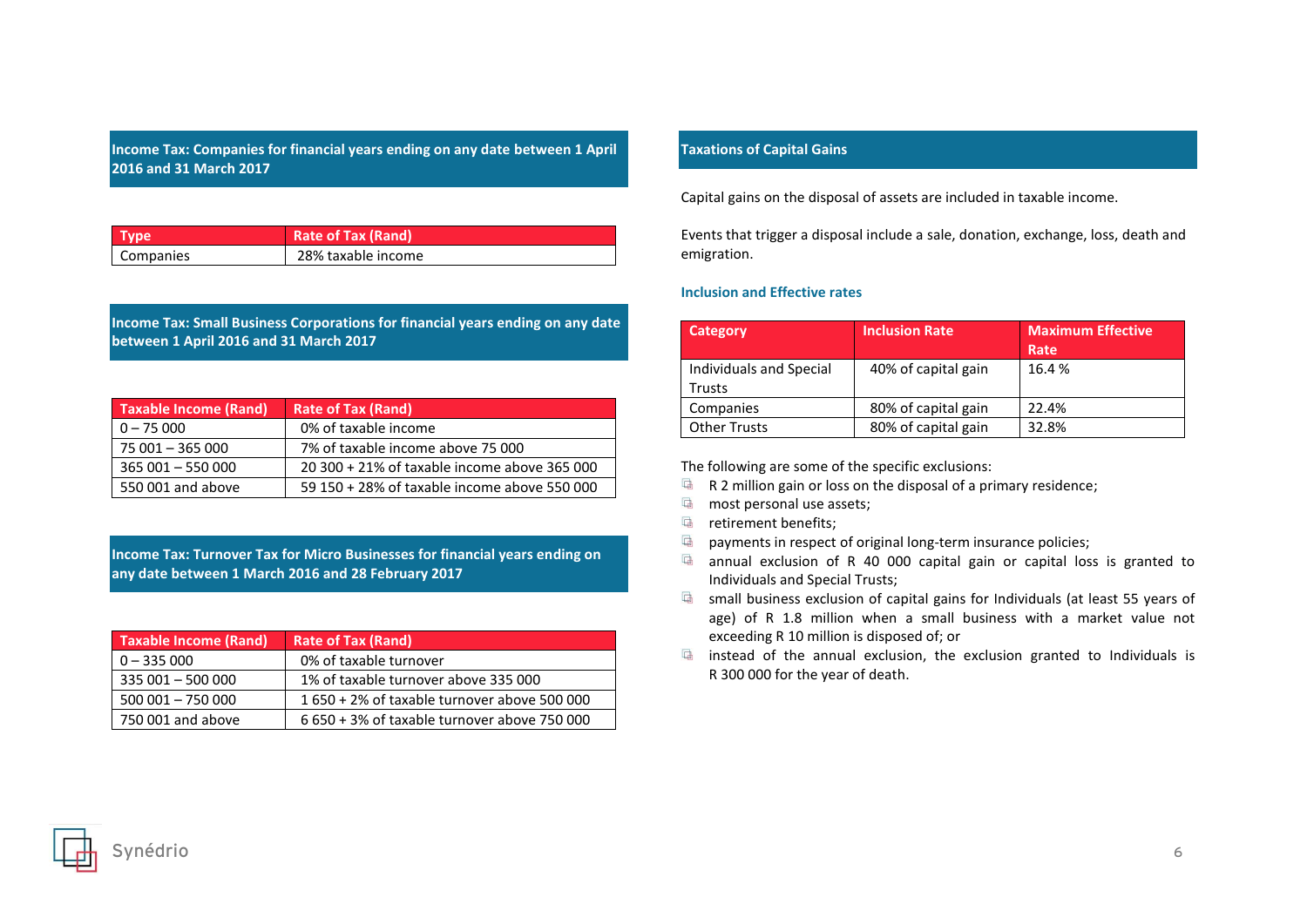#### **Dividend Tax**

Dividends tax is a final tax at a rate of 15% on dividends paid by resident companies and by non-resident companies in respect of shares listed on the JSE.

Dividends are tax exempt if the beneficial owner of the dividend is a South African company, retirement fund or other exempt person. Non-resident beneficial owners of dividends may benefit from reduced tax rates in limited circumstances. The tax is to be withheld by companies paying the taxable dividends or by regulated intermediaries in the case of dividends on listed shares.

The tax on dividends in kind (other than in cash) is payable and is borne by the company that declares and pays the dividend.

#### **Other Taxes Duties and Levies**

#### **Value-Added Tax ("VAT")**

VAT is levied at the standard rate of 14% on the supply of goods and services by registered vendors. A vendor making taxable supplies of more than R1 million per annum falls into a compulsory registration as a VAT vendor.

A vendor making taxable supplies of more than R50 000 but not more than R1 million per annum may apply for voluntary registration. Certain supplies are subject to a zero rate or are exempt from VAT. Refer to the South African Revenue Service guides for detail in relation to these items.

#### **Estate Duty**

Estate duty is levied at a flat rate of 20% on property of residents and South African property of non-residents.

A basic deduction of R3.5 million is allowed in the determination of an estate's liability for estate duty as well as deductions for liabilities, bequests to public benefit organisations and property accruing to surviving spouses.

#### **Transfer Duty**

Transfer duty is payable at the following rates on transactions which are not subject to VAT -

| <b>Value of Property (Rand)</b> | <b>Rate of Duty</b>                         |
|---------------------------------|---------------------------------------------|
| $0 - 750000$                    | 0%                                          |
| 750 001 - 1 250 000             | 3% of the value above 750 000               |
| 1 250 001 - 1 750 000           | 15 000 + 6% of the value above 1 250 000    |
| 1750 001 - 2250 000             | 45 000 + 8% of the value above 1 750 000    |
| 2 250 001 - 10 000 000          | 85 000 + 11% of the value above 2 250 000   |
| 10 000 001 and above            | 937 500 + 13% of the value above 10 000 000 |

#### **Donations Tax**

Donations tax is levied at a flat rate of 20% on the value of property donated.

The first R100 000 of property donated in each year by a natural person is exempt from donations tax.

In the case of a taxpayer who is not a natural person, the exempt donations are limited to casual gifts not exceeding R10 000 per annum in total.

Dispositions between spouses and South African group companies and donations to certain public benefit organisations are exempt from donations tax.

# **Taxation made**





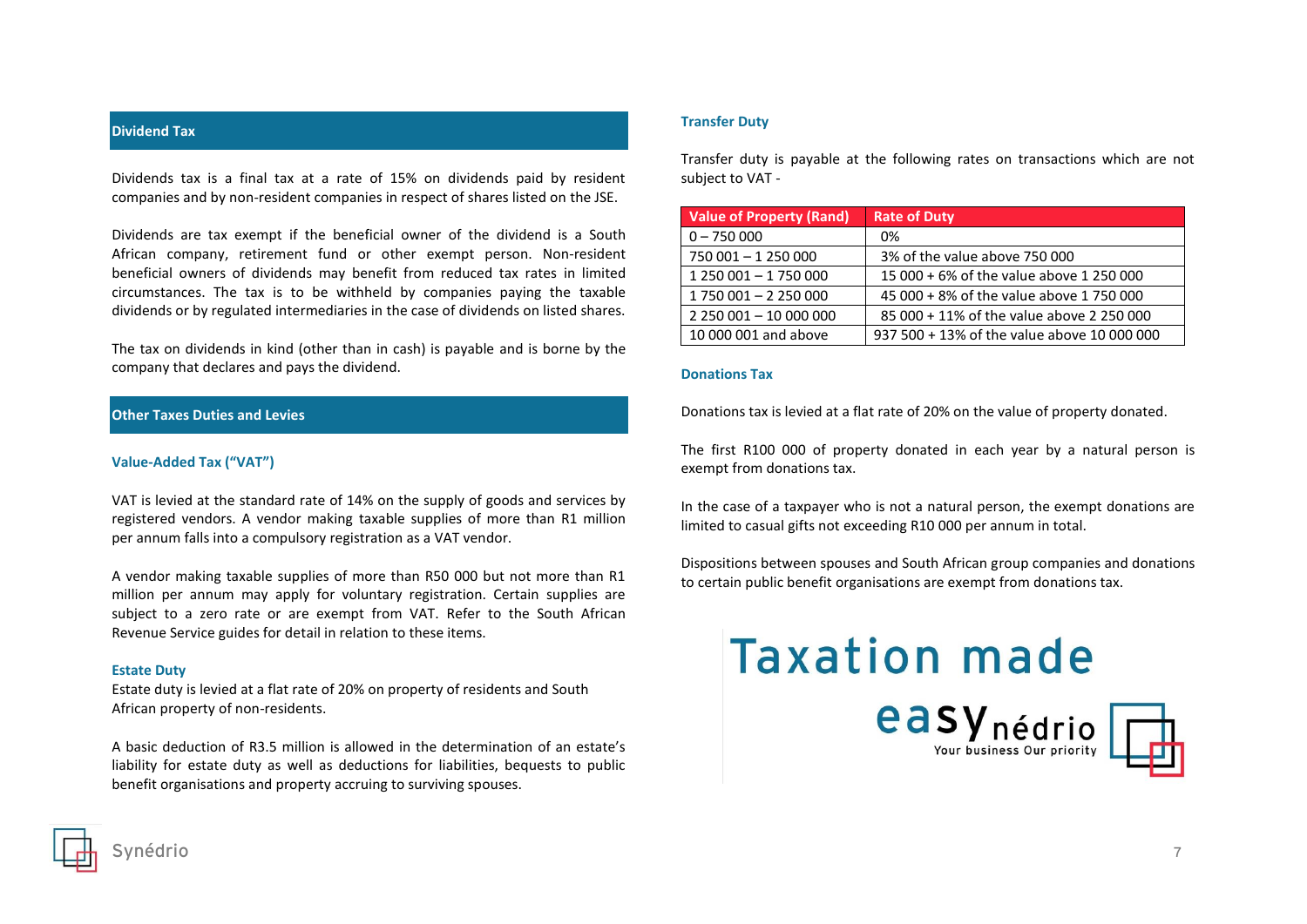#### **Securities Transfer Tax**

The tax is imposed at a rate of 0.25 of a per cent on the transfer of listed or unlisted securities. Securities consist of shares in companies or member's interests in close corporations.

#### **Skills Development Levy**

A Skills Development Levy is payable by employers at a rate of 1% of the total remuneration paid to employees. Employers paying annual remuneration of less than R500 000 are exempt from the payment of Skills Development Levies.

#### **Unemployment Insurance Contributions**

Unemployment Insurance Contributions are payable monthly by employers on the basis of a contribution of 1 % by employers and 1 % by employees, based on employees' remuneration below a certain amount. Refer to the South African Revenue Service guides for this amount.



#### **Tax Free Investment Accounts**

As of 1 March 2015 South Africans can invest in tax free investments - an initiative of National Treasury to encourage people to save. Various investment accounts are available in the market.

- $\Box$ The returns or growth you earn on your investments are **completely tax free**.
- $\Box$ **Tax free investments give you flexibility**, as you don't have to commit to any future contributions. You can contribute a **lump sum or regular amounts**.
- $\Box$ You can invest up to **R30 000 in one tax year and R500 000 in total** over your lifetime.
- You have **flexible access** to your investment and there are **no exit penalties**.  $\Box$
- $\Box$ Tax free investments **only apply to new investments**.

#### **SARS Interest Rates**

#### **Specific Interest Rates effective 1 March 2016**

| <b>Classification</b>                           | Rate per annum  |
|-------------------------------------------------|-----------------|
| Late or underpayment of tax                     | 9.75% per annum |
| Refund of overpayment of provisional tax        | 5.75% per annum |
| Refund of tax on successful appeal or where the | 9.75% per annum |
| appeal was conceded by SARS                     |                 |
| Refund of VAT after prescribed period           | 9.75% per annum |
| Late payment of VAT                             | 9.75% per annum |
| Customs and Excise                              | 9.75% per annum |

The SARS official rate of interest (in terms of interest-free or low-interest loans) is 7.75% per annum with effect from 1 February 2016.

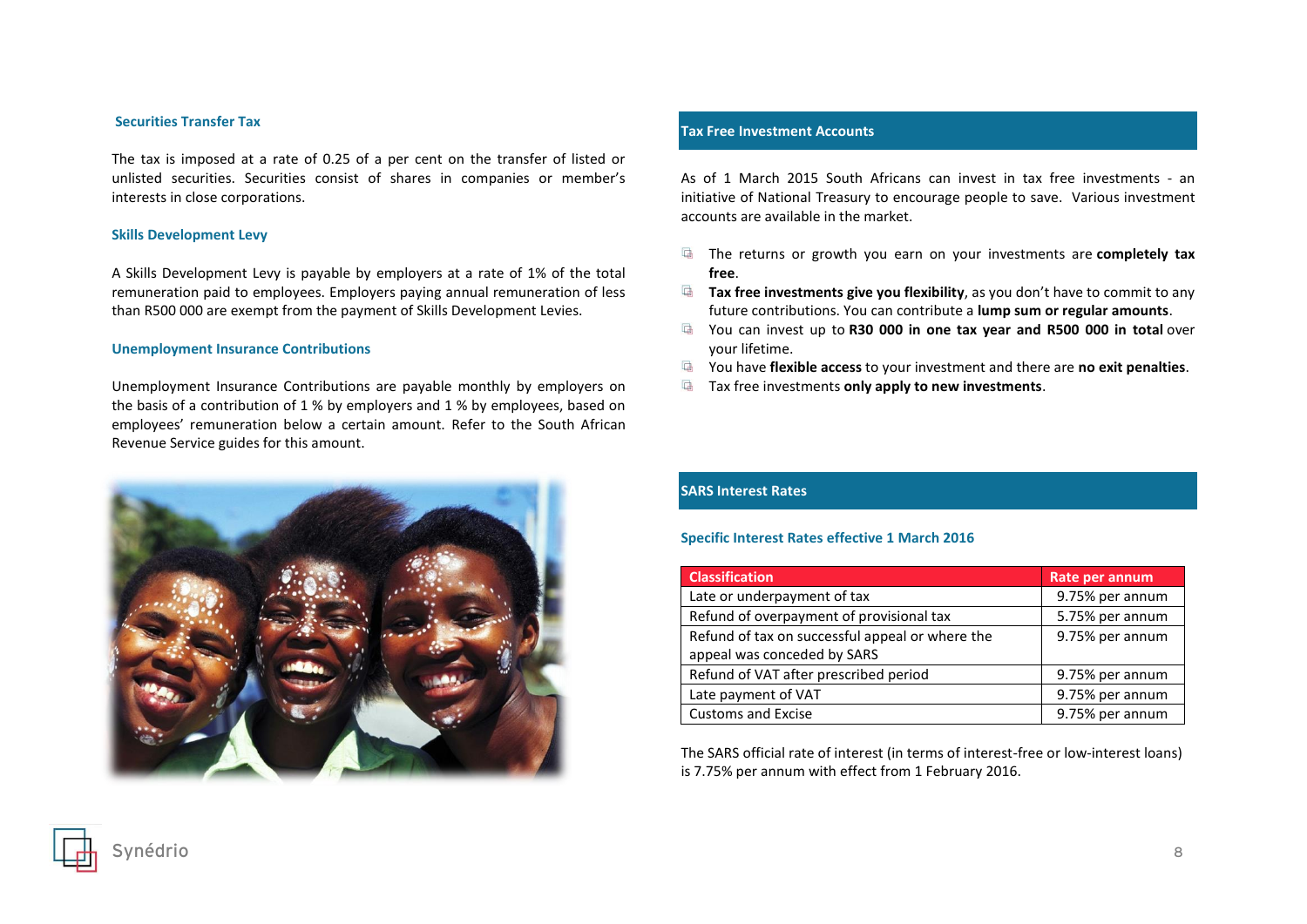# **Why Synédrio Consulting Services**

As an organisation we have adopted a philosophy of regarding your business and related operations as our own priority which indicates that we offer a quality service to all of our clients. We understand that at the outset we are providers of technical expertise and having the ability to solve problems however we want to quickly migrate into having the ability to put issues in context and to provide perspective and input even as it pertains to the strategy of your organisation ensuring that we do not merely offer a service as a consultant but rather as a trusted advisor.

Though an independent service provider, we believe in building strong relationships with all clients that allows for management to have the ability to consult with us on a broad range of issues. As trusted advisors we want our clients to turn to us when an issue first arises, often in times of great urgency: a crisis, a change, a triumph, or a defeat.

Our team selected for the engagement is mature business professionals with a number of years of experience and deep technical ability. To this end we believe that team assigned to this engagement will be a significant asset to your organisation.

The service approach assumed by Synédrio Consulting Services focuses primarily on exceeding our clients' expectations by taking a closer look at their business, the risks it faces and the way in which these risks are managed in accordance to the trusted advisor framework adopted by the firm.

Our approach encompasses the following:

#### **Building a sustainable business relationship**

Our approach takes the form of a combined effort based on mutual trust in which both parties can freely express and discuss their concerns in order to foresee and solve problems before they transform into major issues.

#### **Access to expertise**

Our firm focuses on offering a tailored solution to address all potential opportunities identified in relation to your business needs. We have an array of experts which are well-equipped in the specific field in which these teams operate.

## **Flexibility**

Our procedures are developed in such a manner that they can easily be adjusted to meet your needs.

#### **Continuous communication**

Discussions with directors will be held to review the level of service provided and to discuss issues affecting your business and service needs.

#### **Quick response times**

As a most valued client you are assured of speedy responses to your requests.

Your business, our priority.

| <b>Building a sustainable business</b>                                                                                    | <b>Acess to expertise</b>                                                                                                             | <b>Flexibility</b>                   |
|---------------------------------------------------------------------------------------------------------------------------|---------------------------------------------------------------------------------------------------------------------------------------|--------------------------------------|
| relationship                                                                                                              | Qualified individuals with practical                                                                                                  | We do not believe in a one-size fits |
| Mutual trust between our firm and                                                                                         | experience in an array of practical                                                                                                   | all approach but rather a tailored   |
| our clients                                                                                                               | environments                                                                                                                          | spesific solution.                   |
| <b>Continous communication</b><br>Communication on a regular basis<br>forms the basis for a mutual trust<br>relationship. | <b>Quick response times</b><br>We strive to offer timely solutions<br>within the alotted time framework<br>assigned to an engagement. | <b>Your Business Our Priority</b>    |